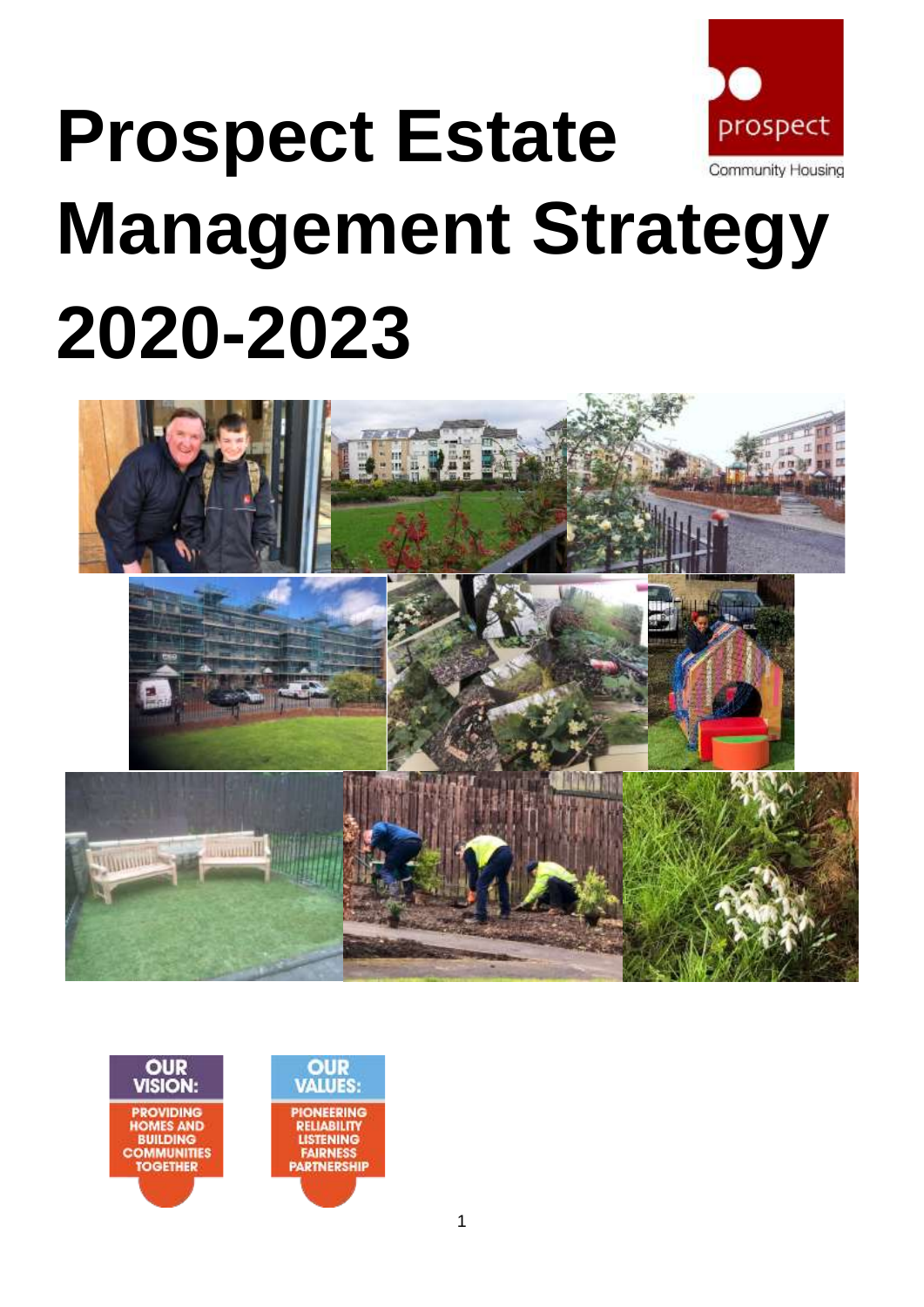## **Summary**

## **1. Introduction**

Prospect's Estate Management Strategy outlines our commitment to the environments of the communities in which we operate. This strategy outlines the impact we intend it to have on the service delivered by Prospect from 2020-2023.

Our vision is *providing homes and building communities together* and ensuring that our estates are well maintained pleasant places to live are integral to this vision.

Our values are:

- Pioneering
- Reliability
- Listening
- Fairness
- Partnership

These values are incorporated in the approach we take to managing our estates and will be explored further within this strategy.

## **2. Aim of this Strategy**

The service aim was agreed with the Prospect Tenants' Forum in 2017 as:

# Work with others to create and maintain clean, safe, peaceful and pleasant environments.

The main environmental issues which Prospect works in partnership on are:

- Common stairs
- Bin store areas for flats
- Parking
- Landscaping and fencing
- Play areas
- Westburn Woods
- Abandoned vehicles
- Fly tipping
- Dog fouling
- Vandalism
- Graffiti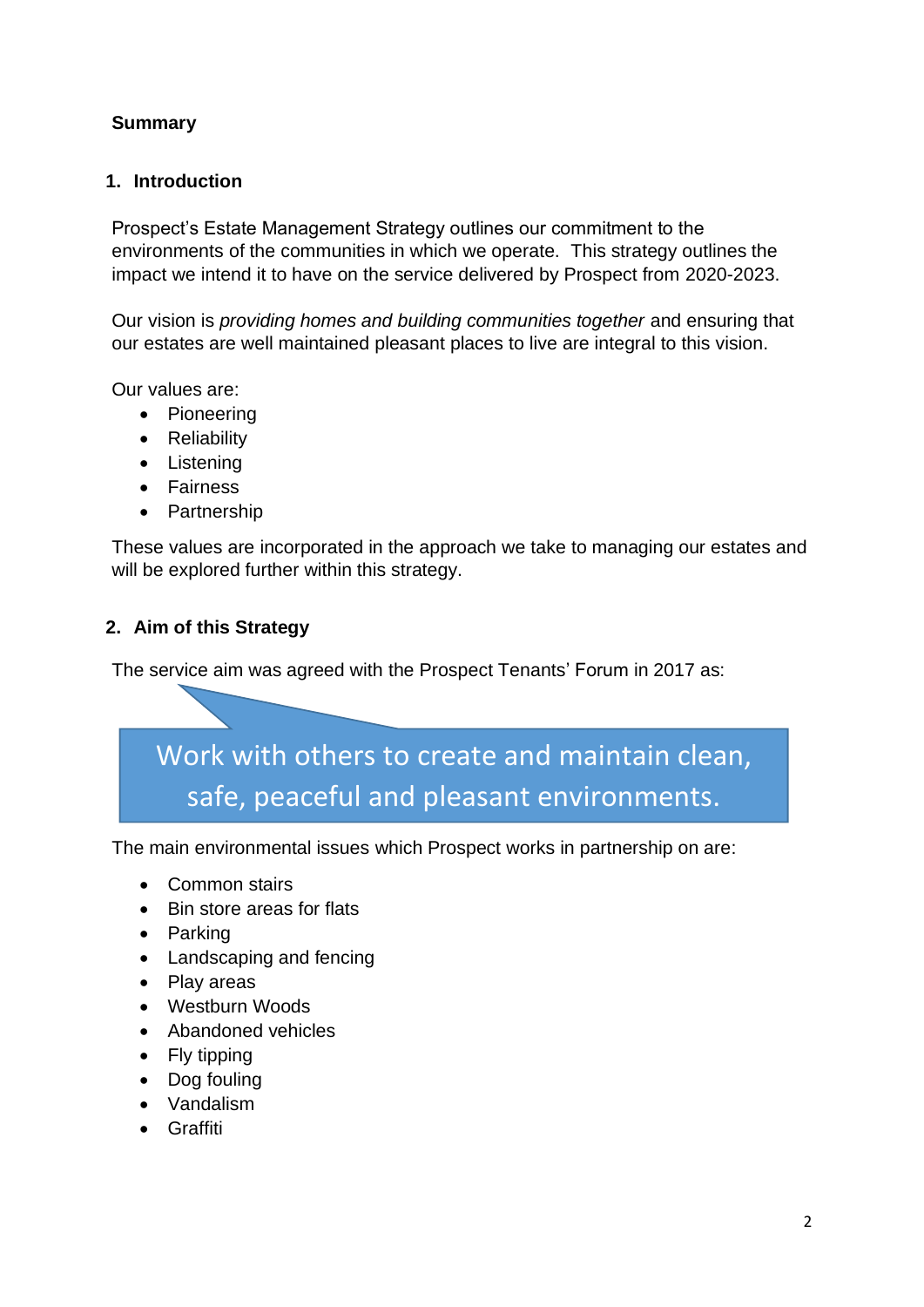## **3. Scottish Social Housing Charter and wider context**

The relevant outcome for this strategy is;

6. Neighbourhood and Community:

Social landlords, working in partnership with other agencies, help to ensure as far as reasonably possible that:

• tenants and other customers live in well-maintained neighbourhoods where they feel safe.

We recognise that partnership working is key to implementing this strategy. We work closely with our tenants, City of Edinburgh Council and local voluntary agencies to achieve our aims.

#### **4. Our Estate Management Objectives**

To ensure we create and maintain clean, safe, peaceful and pleasant environments we have the following objectives:

- To provide value for money stair cleaning and landscaping services which our tenants and factored owners are satisfied with.
- To carry out a regular painting programme,. this not only maintains the properties in a cost effective way, but enhances the physical environment and encourages residents to take pride in the area.
- To ensure that tenants live in peace with their neighbours by implementing our antisocial behaviour policy and procedures promptly and effectively.
- To consider the importance of design when developing new properties or carrying out refurbishments to incorporate good practice in terms of lighting, public transport, waste management, defensible space, parking, play areas etc.
- To promote awareness about safety within the home, in common areas and on estates.
- To enforce tenancy conditions and obligations.
- To work in partnership on a range of issues including waste management, dog fouling, public transport, lighting, energy, roads, pavements etc. To ensure the service is responsive to the needs of our communities. We gauge staff and resident feedback via a range of methods including satisfaction surveys, tenant and staff consultations, walkabouts with staff and tenants, tenants groups, scrutiny exercises, compliments and complaints. We use this feedback to improve service delivery.

## **5. Resourcing this Strategy**

Ensuring our environments are clean, safe, peaceful and pleasant is only possible with commitment of resources